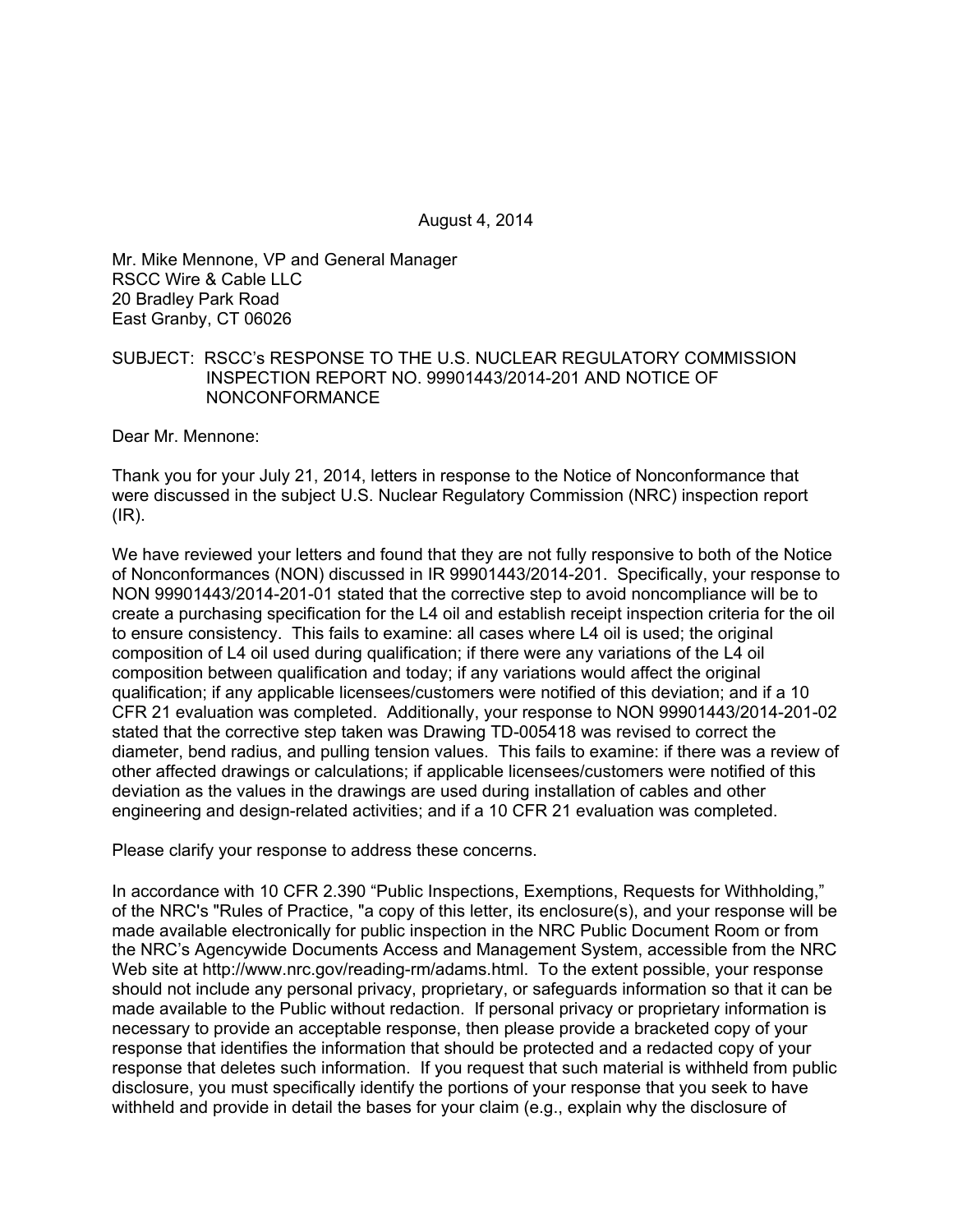M. Mennone  $-2 -$ 

information will create an unwarranted invasion of personal privacy or provide the information required by 10 CFR 2.390(b) to support a request for withholding confidential commercial or financial information). If safeguards information is necessary to provide an acceptable response, please provide the level of protection described in 10 CFR 73.21 "Protection of Safeguards Information: Performance Requirements."

Please contact Mr. Eugene Huang at 301-415-4140 or via electronic mail at Eugene.Huang@nrc.gov, if you have any questions or need assistance regarding this matter.

Sincerely,

## */RA/*

Richard A. Rasmussen, Chief Electrical Vendor Inspection Branch Division of Construction Inspection and Operational Programs Office of New Reactors

Docket No.: 99901443